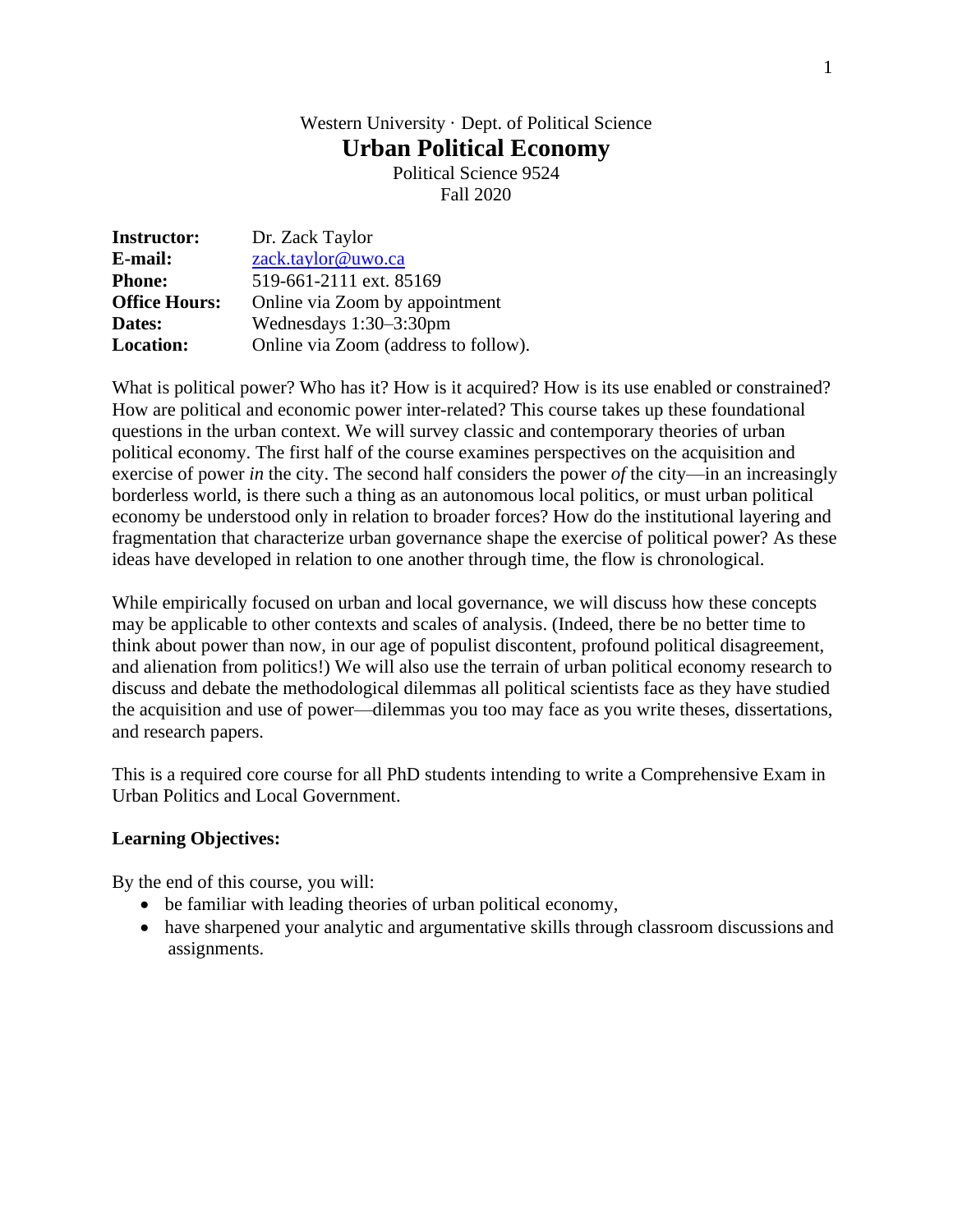## **SCHEDULE OF TOPICS AND ASSIGNMENTS**

| Class 1 | Sept. 9 | Introduction: Structure, Agency, and Power |
|---------|---------|--------------------------------------------|
|         |         | Assign reading presentations               |

## **Part I – Power in the City**

| Class 2 | Sept. $16$ | Power and History: The Development of Urban Politics<br>Reading presentations begin |
|---------|------------|-------------------------------------------------------------------------------------|
| Class 3 | Sept. 23   | The Community Power Debate: Elitism vs. Pluralism                                   |
| Class 4 | Sept. $30$ | Urban Regime Analysis                                                               |
| Class 5 | Oct. 7     | Regimes and Governance in Comparative Perspective                                   |
| Class 6 | Oct. 14    | Group Conflict in Urban Politics                                                    |
| Class 7 | Oct. 21    | Capitalism, Urban Development, and the Local State                                  |
|         |            |                                                                                     |

# **Part II – The Power of the City**

| Class 8  | Oct. 28 | Capitalist Urbanization and Neoliberal Urbanism          |
|----------|---------|----------------------------------------------------------|
|          |         | *** Reading Week, Nov. 2–6 ***                           |
| Class 9  | Nov. 11 | From City Limits to the Competitive City<br>Abstract due |
| Class 10 | Nov. 18 | Multilevel Urban Governance                              |
| Class 11 | Nov. 25 | Governing Metropolitan Areas                             |
| Class 12 | Dec. 2  | Reflections on Methods for the Study of Urban Politics   |
|          | Dec. 9  | Final paper due                                          |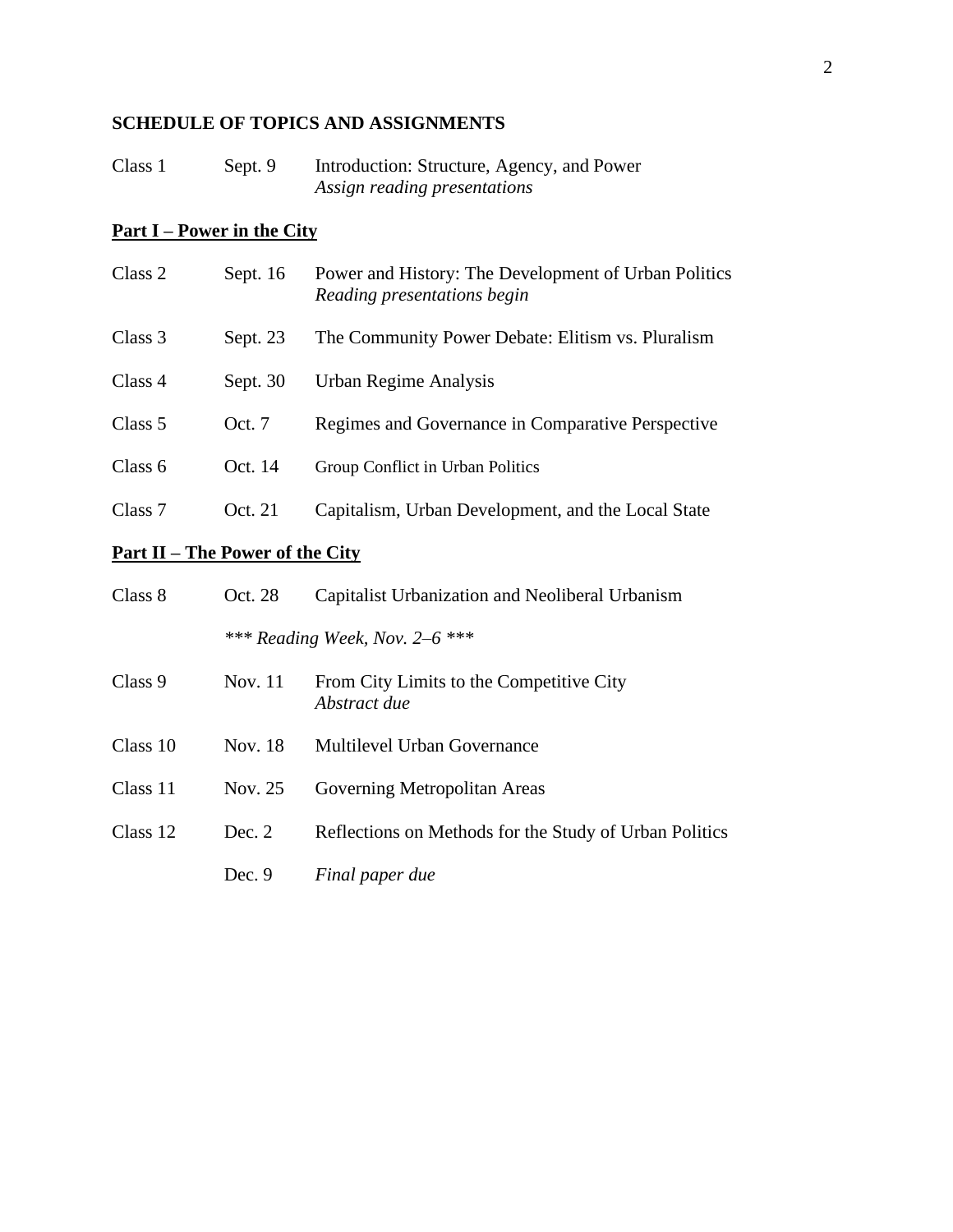## **COURSE WEBSITE**

This course makes use of OWL. Please refer to the course website regularly for announcements and course information: https://owl.uwo.ca/portal.

## **COURSE FORMAT**

This is a seminar course. There will be no lecture. Students will lead and actively contribute to the discussion. **Reading the assigned texts in advance is a necessary prerequisite for doing well in this course and will make for more exciting and insightful discussion.**

Per the university's response to COVID-19, the seminar will take place on-line using Zoom. There no scheduled office hours. Students are welcome to schedule consultations (over Zoom) with the instructor

#### **COURSE MATERIALS**

Most of the readings will be posted on OWL. You will, however, purchase one book, which is available in the university bookstore and on popular on-line booksellers:

Stone, Clarence. 1989. *Regime Politics: Governing Atlanta 1946–1988*. Lawrence, KS: University of Kansas Press.

#### **EVALUATION**

**Participation (20%):** Lively, informed, and thoughtful discussion is at the heart of this course. You will be evaluated on the preparation and thoughtfulness that you bring to your in-class discussion contributions.

**Seminar leadership (10%):** Depending on the size of the course enrolment, you will lead a onehour seminar discussion at least once during the term. On your chosen day, you will distribute a (maximum two-page) summary of the reading or readings you have prepared to the class. You will briefly (maximum 10 minutes) present some key points from the reading, after which you will motivate discussion by posing discussion questions that you have prepared, and by moderating and participating in the discussion.

**Two readings summaries (10%):** You will select two readings from weeks other than your seminar week and prepare and submit via OWL a one-page summary of each reading. These are due Monday night before each Wednesday's class.

**Final paper (60%):** Building on the course material, you will write an *argumentative essay* that critically engages with an important question in urban political economy. This may involve taking a deeper dive into the literature to compare and contrast diverse theoretical perspectives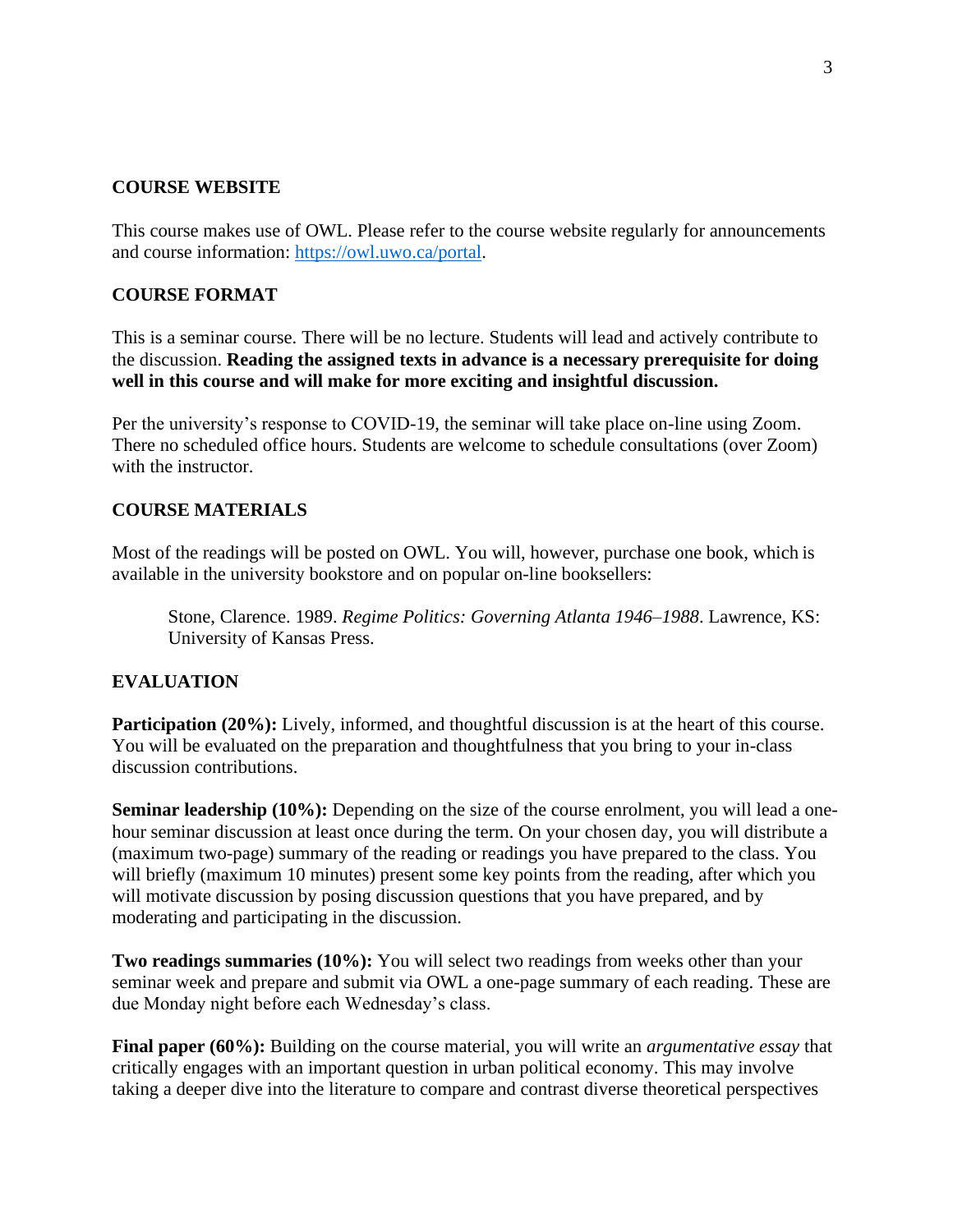and their extensions, or it may involve applying a theory to one or more empirical cases. **You will submit a short (1–2 pages) proposal for instructor feedback on or before November 11.**  Masters students will submit a maximum 20-page paper. Doctoral students will submit a maximum 30-page paper. **Papers are due on Wednesday, December 9.**

Both your abstract and your paper will be submitted via the OWL assignment submission system. Further details on the paper assignment will be discussed early in the term.

#### **COURSE POLICIES**

**Communication with the instructor:** Please do not hesitate to e-mail me if you would like to discuss course material. I will make every effort to respond to e-mails within 24 hours (weekends excepted). If you are having trouble with the course material or are falling behind in your work, please contact me as soon as possible.

**E-mail policy:** All Western University students are required to have an @uwo.ca e-mail account. The instructor will *only* respond to e-mails sent from your Western University account. The instructor will *not* accept assignments by e-mail.

**Academic integrity:** To protect and uphold academic integrity in the class, it is the responsibility of each student to be able to demonstrate the originality of his or her work if called upon to do so. At a minimum, for every assignment, the sources of all information and ideas must be properly referenced using a standard academic referencing style such as Chicago, APA, or MLA. Failure to properly reference ideas, concepts, and quotations in an assignment that are not your own will result in academic penalties as required by university policy: [https://www.uwo.ca/univsec/pdf/academic\\_policies/appeals/scholastic\\_discipline\\_grad.pdf.](https://www.uwo.ca/univsec/pdf/academic_policies/appeals/scholastic_discipline_grad.pdf) All graduate students are expected to have a thorough understanding of the rules and conventions of academic writing. If you are unclear about what constitutes plagiarism or how to reference sources, please visit the Writing Support Centre [http://writing.uwo.ca](http://www.sdc.uwo.ca/writing/) or review information at: [http://www.lib.uwo.ca/tutorials/plagiarism/.](http://www.lib.uwo.ca/tutorials/plagiarism/)

**Help with writing:** Learning to express ideas clearly is a central goal of the university experience. If academic writing does not come easily to you, you are strongly encouraged to make use of the Writing Support Centre: [http://writing.uwo.ca.](http://www.sdc.uwo.ca/writing/)

**Late assignments:** The penalty for late assignments is two percentage points per day (including weekend days). Extensions due to illness require a medical certificate. If you foresee problems meeting submission deadlines please consult the instructor early; accommodations can always be made with adequate advance notice.

**Accommodations on medical grounds:** Students seeking academic accommodation on medical grounds for any missed tests, exams, participation components and/or assignments must apply to the Academic Counseling office of their home Faculty and provide documentation. Academic accommodation cannot be granted by the instructor or department. Please refer to [https://registrar.uwo.ca/academics/academic\\_considerations/index.html.](https://registrar.uwo.ca/academics/academic_considerations/index.html) Students who are in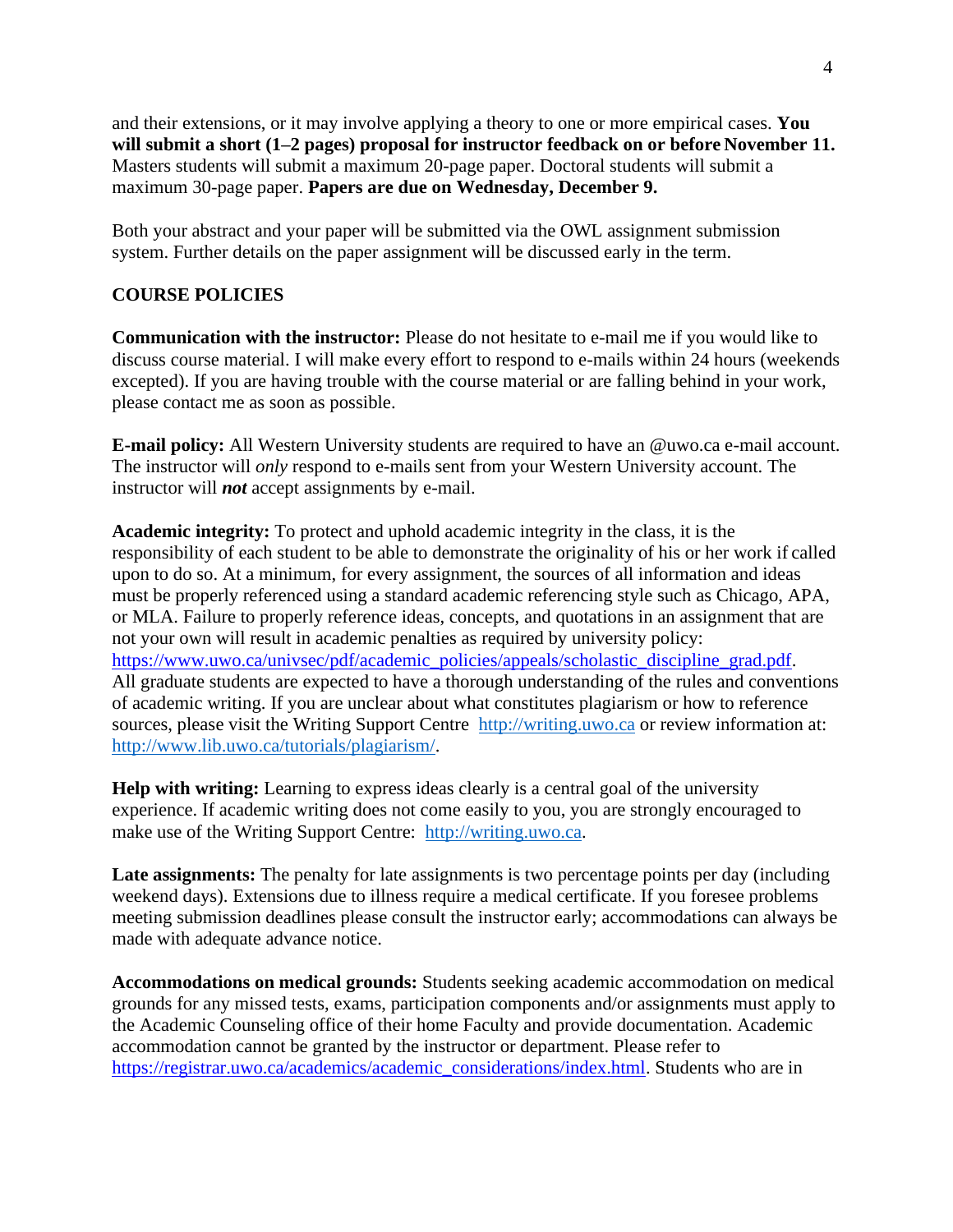emotional/mental distress should refer to Western Health and Wellness a[t](https://www.uwo.ca/health/) [https://www.uwo.ca/health/ f](https://www.uwo.ca/health/)or a complete list of options about how to obtain help*.*

**Accommodations on religious grounds:** Every effort has been made to avoid scheduling assignment due dates on religious holidays. Please inform the instructor at the beginning of the course if you will be unable to attend class for reason of religious observance.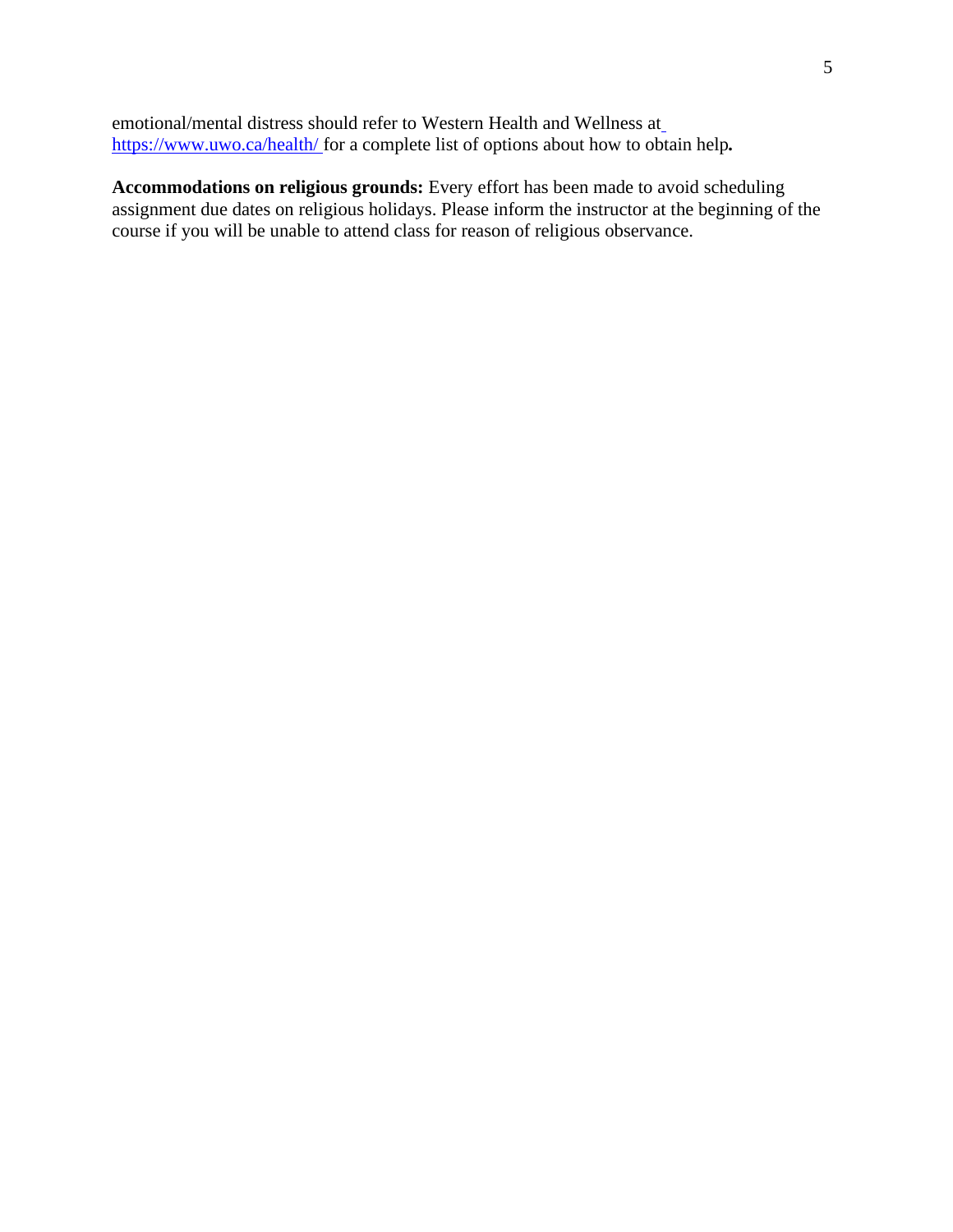## **READING LIST AND DISCUSSION QUESTIONS**

#### **Class 1 Introduction: Structure, Agency, and Power**

*Questions:* Where are power and politics in Burgess' and Wirth's classic portrayals of the city? How do the two accounts differ in this respect? How does Imbroscio's portrayal of structure and agency fit within Alford and Friedland's typology of power?

- Burgess, Ernest W. 1925. "The Growth of City: An Introduction to a Research Project." Ch. 2 in Robert E. Park, Ernest W. Burgess, and Roderick D. McKenzie, eds., *The City*. Chicago: University of Chicago Press. pp. 47–62.
- Wirth, Louis. 1938. "Urbanism as a Way of Life". *American Journal of Sociology* 44(1): 1-24. Alford, Robert R. and Roger Friedland. 1985. *Powers of Theory: Capitalism, the State, and Democracy.* Cambridge: Cambridge UP. Introduction (pp. 1–14).
- Alford, Robert R. and Roger Friedland. 1985. *Powers of Theory: Capitalism, the State, and Democracy.* Cambridge: Cambridge UP. **Introduction (pp. 1–14).**

Imbroscio, David. 1999. "Structure, Agency, and Democratic Theory." *Polity* 32(1): 45–66.

## **Part I – Power in the City**

#### **Class 2**

## **Power and History: The Development of Urban Politics in Canada and the United States**

*Questions:* How and why did Canadian and American local politics, local government institutions, and intergovernmental relations historically come to differ? What role did power and whose power?—play in the evolution of these differences?

- Merton, Robert. 2002 [1957]. "The Latent Functions of the Machine." Ch. 8 in Dennis R. Judd and Paul Kantor, eds., *The Politics of Urban America: A Reader*, 3rd ed. New York: Pearson. pp. 101–109.
- White, Andrew D. 2002 [1890]. "City Affairs are Not Political." Ch. 10 in Dennis R. Judd and Paul Kantor, eds., *The Politics of Urban America: A Reader*, 3rd ed. New York: Pearson. pp. 128–131.
- Trounstine, Jessica. 2009. "Challenging the Machine–Reform Dichotomy." Ch. 4 in Richardson Dilworth, ed., *The City in American Political Development*. New York: Routledge. pp. 77–97.
- Magnusson, Warren. 1983. "Introduction: The Development of Canadian Urban Government." In A. Sancton and W. Magnusson, eds., *City Politics in Canada*. Toronto: University of Toronto Press. pp. 3–57.
- Taylor, Zack. 2014. "If Different Then Why? Explaining the Divergent Political Development of Canadian and American Local Governance." *International Journal of Canadian Studies*  49: 53–79.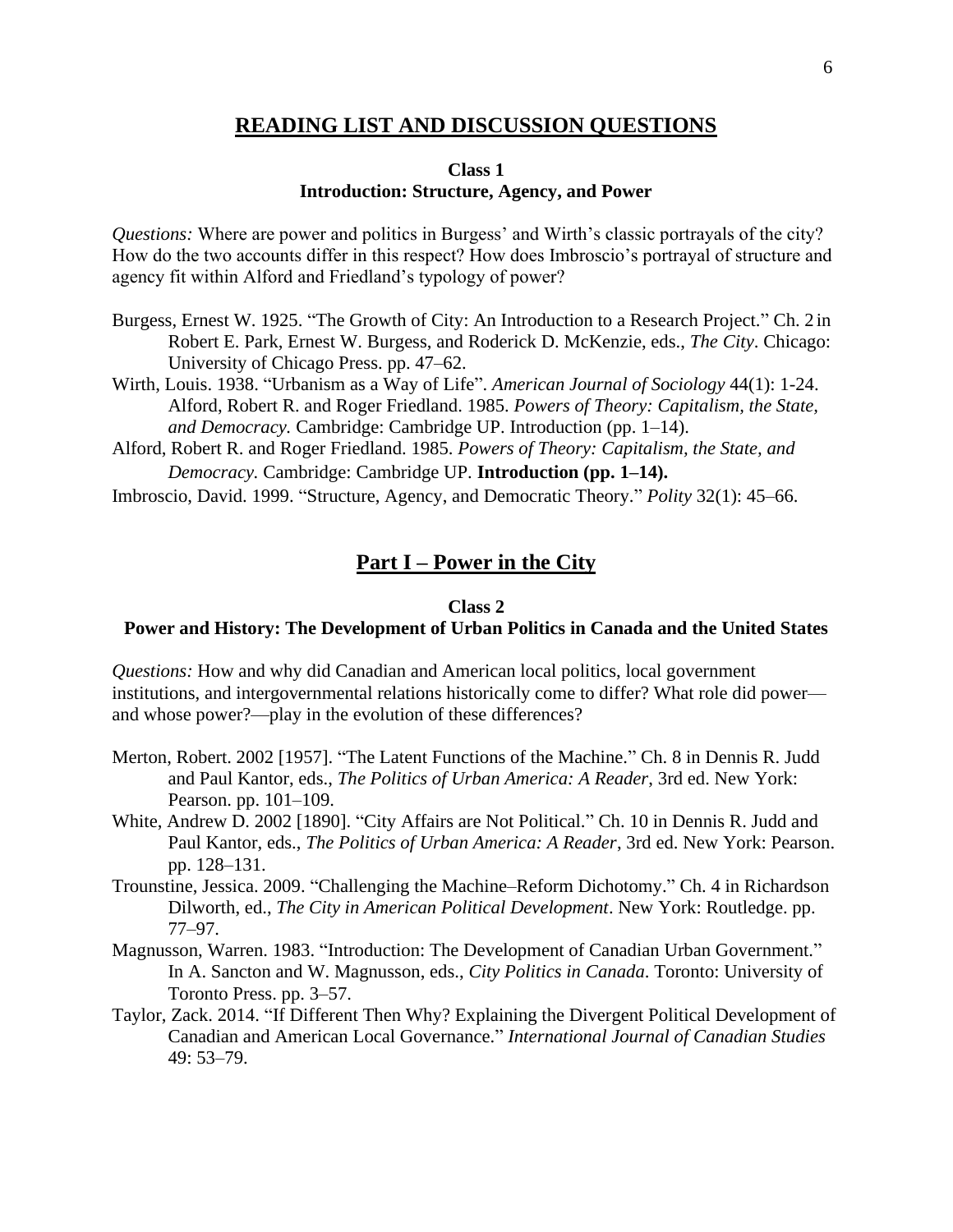#### **Supplemental**

- DiGaetano, Alan. 1988. "The Rise and Development of Urban Political Machines: An Alternative to Merton's Functional Analysis." *Urban Affairs Quarterly* 24(2): 242–267.
- Hays, Samuel P. 1964. "The Politics of Reform in Municipal Government in the Progressive Era." *Pacific Northwest Quarterly* Oct.:157–169.
- Wickett, S. Morley. 1900. "City Government in Canada." *Political Science Quarterly* 15(2). pp. 240–260.
- Higgins, Donald J.H. 1986. *Local and Urban Politics in Canada*. Toronto: Gage. **[ch. 6]**

#### **Class 3 The Community Power Debate: Elitism vs. Pluralism**

*Questions:* What is power according to Hunter? How is it acquired and exercised? Who are the elites? How does the pluralist perspective on power differ from the elite domination perspective? How do Bachrach and Baratz critique the pluralist and elite domination perspectives?

- Hunter, Floyd. 1953. *Community Power Structure: A Study of Decision Makers*. Chapel Hill, NC: Univ. of North Carolina Press. **[Chs 1 and 4.]**
- Dahl, Robert. 2005 [1961]. *Who governs? Democracy and power in an American city*, 2nd ed. New Haven, CT: Yale UP. **[Chs. 7–8, 10-12, 19–27 (the chapters are short)]**
- Bachrach, Peter, and Morton S. Baratz. 1962. "Two faces of power." *American Political Science Review* 56(4): 947–52.

#### **Supplemental**

- Mills, C. Wright. 1956. *The Power Elite.* New York: Oxford UP. **[chs. 1, 11, 12.]**
- Domhoff, G. William, and Hoyt B. Ballard. 1968. *C. Wright Mills and The Power Elite*. Boston: Beacon Press.
- Polsby, Nelson W. 1980. *Community power and political theory: a further look at problems of evidence and inference.* New Haven: Yale University Press.
- Young, Robert A. 1978. "Review: Steven Lukes's Radical View of Power." *Canadian Journal of Political Science* 11(3): 639–649.

#### **Class 4 Urban Regime Analysis**

*Questions:* What is an urban regime? How successfully does Stone resolve the structure-agency conflict in the earlier debate between structuralist/Marxist and pluralist perspectives?

Stone, Clarence. 1989. *Regime Politics: Governing Atlanta 1946–1988*. Lawrence, KS: University of Kansas Press. **[Read whole book.]**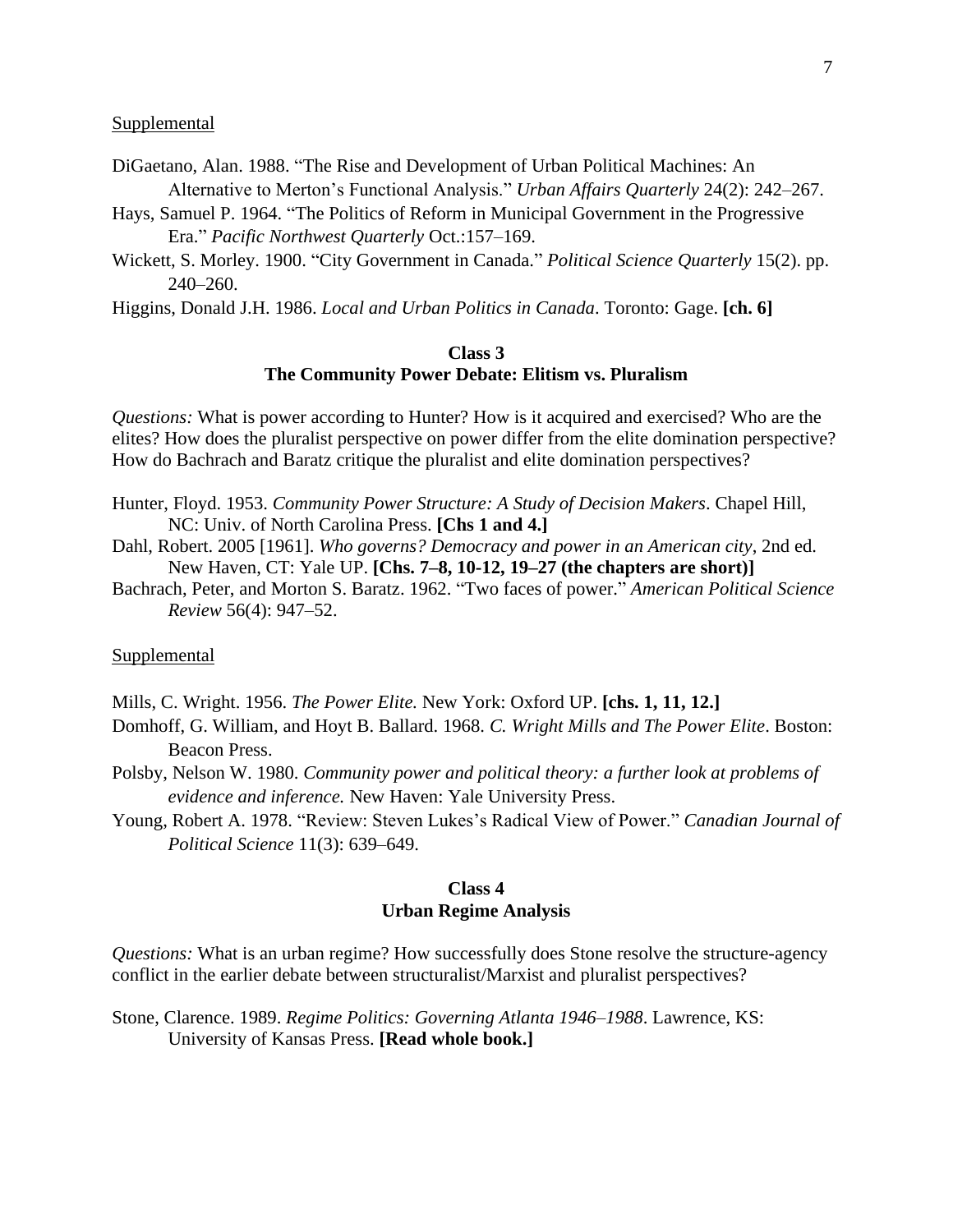#### **Class 5 Regimes and Governance in Comparative Perspective**

*Questions:* Does the urban regime concept belong to a particular space and time? Is the approach underlying the regime concept more generally applicable than the concept itself? How is the concept of governance different from the concept of regime?

- Stone, Clarence N. 1993. "Urban regimes and the capacity to govern: a political economy approach." *Journal of Urban Affairs* 15(1): 1–28.
- Mossberger, Karen, and Gerry Stoker. 2001. "The Evolution of Urban Regime Theory: The Challenge of Conceptualization." *Urban Affairs Review* 36 (6):810–35.
- Stoker, Gerry. 1998. "Governance as Theory: Five Propositions." *International Social Science Journal* 50 (1): 17–28.
- Pierre, Jon. 2014. "Can urban regimes travel in time and space? Urban regime theory, urban governance theory, and comparative urban politics." *Urban Affairs Review* 50 (6): 864– 889.

#### Supplemental

- Harding, Alan. 1999. "Review Article: North American Urban Political Economy, Urban Theory and British Research." *British Journal of Political Science* 29:673–698.
- Davies, Jonathan. 2002. "Urban Regime Theory: A Normative-Empirical Critique." *Journal of Urban Affairs* 24(1): 1–17.
- Andranovich, Greg, Matthew J. Burbank, and Charle H. Heying. 2001. "Olympic Cities: Lessons Learned from Mega-Event Politics." *Journal of Urban Affairs* 23(2): 113–131.

#### **Class 6 Group Conflict in Urban Politics**

*Questions:* Governing coalitions, including urban regimes, are often characterized as being composed of groups. Is there an enduring group basis of governing and opposition coalitions in Canadian, American, and other cities? What are these groups? How can we explain their emergence and durability?

- Macedo, Stephen. 2011. "Property-owning plutocracy: Inequality and American localism". In *Justice and the American Metropolis*. Swanstrom, Todd and Clarissa Hayward, eds. 2011, pp. 33–58.
- Hajnal, Zoltan, and Jessica Trounstine. 2014. "What Underlies Urban Politics? Race, Class, Ideology, Partisanship, and the Urban Vote." *Urban Affairs Review* 50 (1):63-99.
- Ley, David. 1994. "Gentrification and the Politics of the New Middle Class." *Environment and Planning D: Society and Space* 12 (1):53–74.
- Doering, Jan, Daniel Silver, and Zack Taylor. 2020. "The Spatial Articulation of Urban Political Cleavages." *Urban Affairs Review.* Early on-line.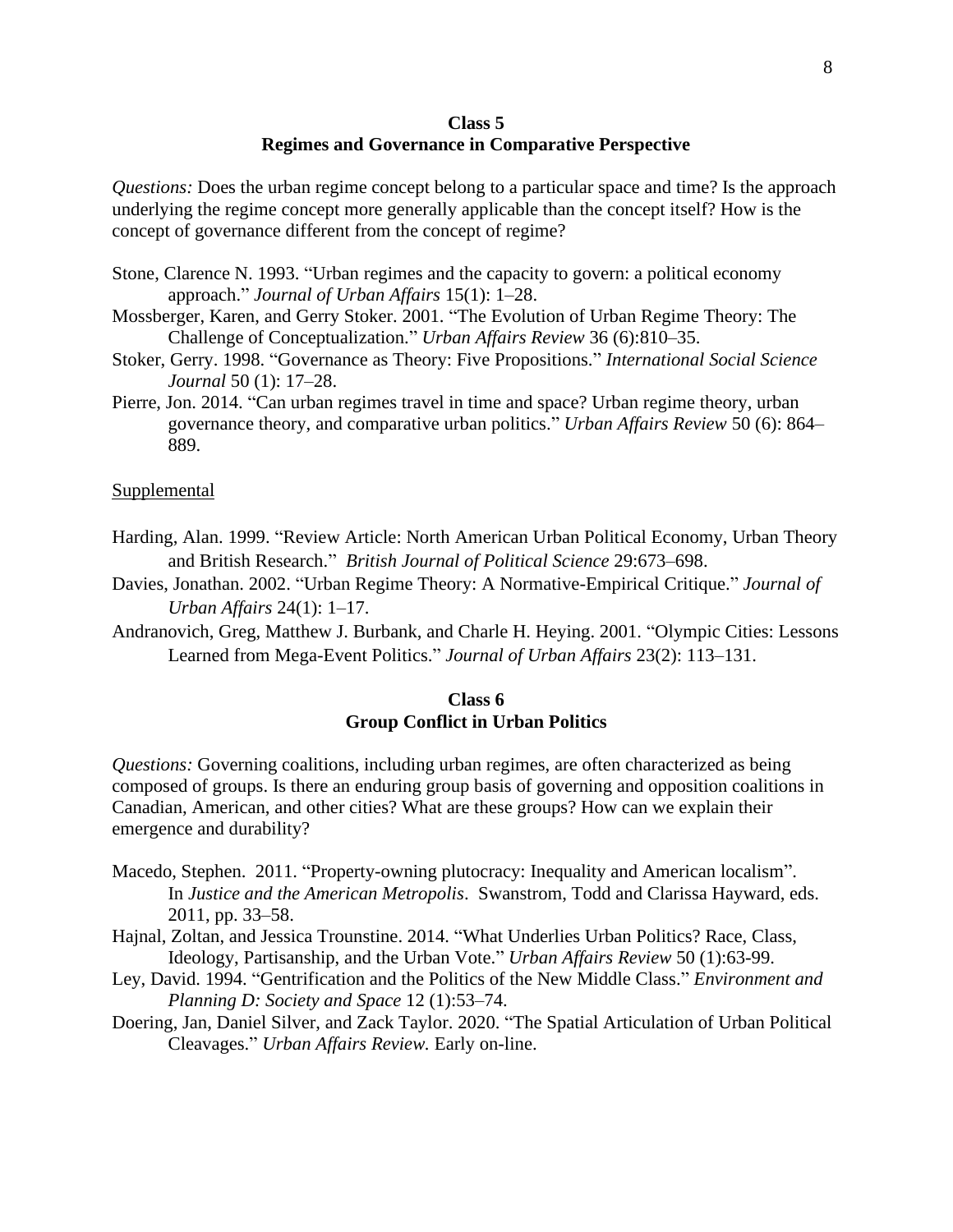#### **Supplemental**

- Trounstine, Jessica. 2018. *Segregation by Design: Local Politics and Inequality in American Cities.* Cambridge.
- Benjamin, Andrea. 2017. *Racial Coalition Building in Local Elections: Elite Cues and Cross-Ethnic Voting*. Cambridge, UK: Cambridge University Press.
- Kraus, N. 2004. "The significance of race in urban politics: The limitations of regime theory." *Race and Society* 7: 95–111.

Urry, John. 2004. "The 'System' of Automobility." *Theory, Culture & Society* 21 (4–5):25–39.

Fischel, William A. 2001. "Home voters, Municipal Corporate Governance, and the Benefit View of the Property Tax." *National Tax Journal* 54(1): 157–173.

#### **Class 7 Capitalism, Urban Development, and the Local State**

*Questions:* What is the role of the state (and the local state in particular) in the political economy? How does the logic of capital accumulation drive policy decisions? Why do pluralist and structuralist writers make such radically different claims about the nature and use of political power in the urban setting?

- Pickvance, Christopher. 1995. "Marxist Theories of Urban Politics." Ch. 13 in David Judge, Gerry Stoker, and Harold Wolman, eds., *Theories of Urban Politics*. London: SAGE. pp. 253–275.
- Logan, John R., and Harvey L. Molotch. 2007. *Urban Fortunes: The Political Economy of Place.* 20th anniversary ed. Berkeley: University of California Press. Original edition, 1987. **[Chs. 1–3, 6.]**
- Harvey, David. 1978. "The Urban Process Under Capitalism: A Framework for Analysis." *International Journal of Urban and Regional Research* 2(1–3): 101–131.

#### Supplemental

Lindblom, Charles. 1982. "The Market as Prison." *Journal of Politics* 44(2): 324–336.

Magnusson, Warren. 1985. "The Local State in Canada: Theoretical Perspectives." *Canadian Public Administration* 28(Winter): 575–99.

Ferman, Barbara. 1996. *Challenging the Growth Machine: Neighborhood Politics in Chicago and Pittsburgh.* Lawrence: University Press of Kansas.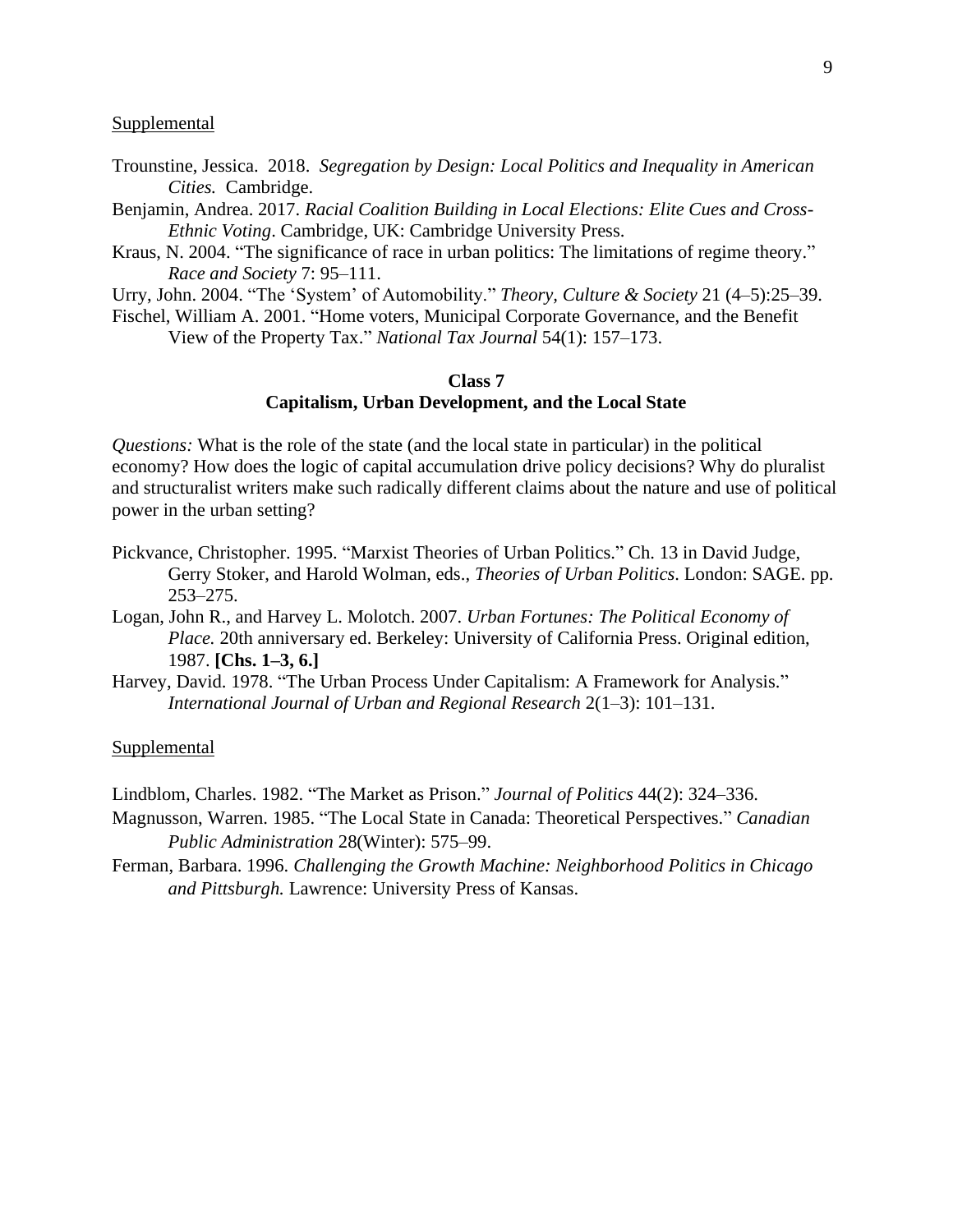## **Part II – The Power of the City**

#### **Class 8 Capitalist Urbanization and Neoliberal Urbanism**

*Questions:* Is local power an illusion within global capitalism? What is a "spatial fix," and how is it functional to the maintenance of capital accumulation? How is Harvey's conception similar to or different from Logan and Molotch's? What is neoliberalism? Do local actors and governments enjoy any meaningful autonomy under capitalist urbanization?

- Harvey, David. 1989. "From managerialism to entrepreneurialism: the transformation of urban governance in late capitalism". *Geografiska Annaler* 71B, 3–17.
- Harvey, David. 2001. "Globalization and the 'Spatial Fix'." *Geographische Revue* 3(2): 23–30. <http://geographische-revue.de/gr2-01.htm>
- Peck, Jamie, Nik Theodore, and Neil Brenner. 2009. "Neoliberal urbanism: Models, moments, mutations." *SAIS Review* 23: 49-66.

#### Supplemental

Kantor, Paul. 1987. "The Dependent City." *Urban Affairs Quarterly* 22 (4):493–520.

- Harvey, David. 2001. "The Urbanization of Capital." Ch. 1 in *The Urban Experience*. Baltimore, MD: Johns Hopkins UP. pp. 17–58.
- Peck, Jamie, and Adam Tickell. 2002. "Neoliberalizing Space." *Antipode* 34 (3):380–404.

Peck, Jamie. 2012. "Austerity Urbanism." *City* 16 (6):626–655.

- Arrighi, Giovanni. 2004. "Spatial and Other 'Fixes' of Historical Capitalism." *Journal of World-Systems Research* 10(2): 527–539.
- Christophers, Brett. 2011. "Revisiting the Urbanization of Capital." *Annals of the Association of American Geographers* 101(6): 1347–1364.

#### **Class 9 From City Limits to the Competitive City**

*Questions:* What are the interests of the limited city, as Paul Peterson calls them? How does Savitch and Kantor's account of local agency differ from Peterson's and the Marxist accounts in the previous week? How do they build on the regime approach in their work?

- Goldsmith, M. 1995. "Autonomy and City Limits", in D. Judge, G. Stoker and H. Wolman (eds), *Theories of Urban Politics.* London: Sage, pp. 228–52.
- Ostrom, Vincent, Charles M. Tiebout, and Robert Warren. 1961. "The Organization of Government in Metropolitan Areas: A Theoretical Inquiry." *The American Political Science Review* 55 (4): 831–42.
- Peterson, Paul. 1981. *City Limits.* Chicago: University of Chicago Press. Read Chs. 1–3.

Savitch, Hank V., and Paul Kantor. 2002. *Cities in the International Marketplace: The Political Economy of Urban Development in North America and Western Europe.* Princeton, NJ: Princeton University Press. **[Read Chs. 1, 2, 5, 9, and 10.]**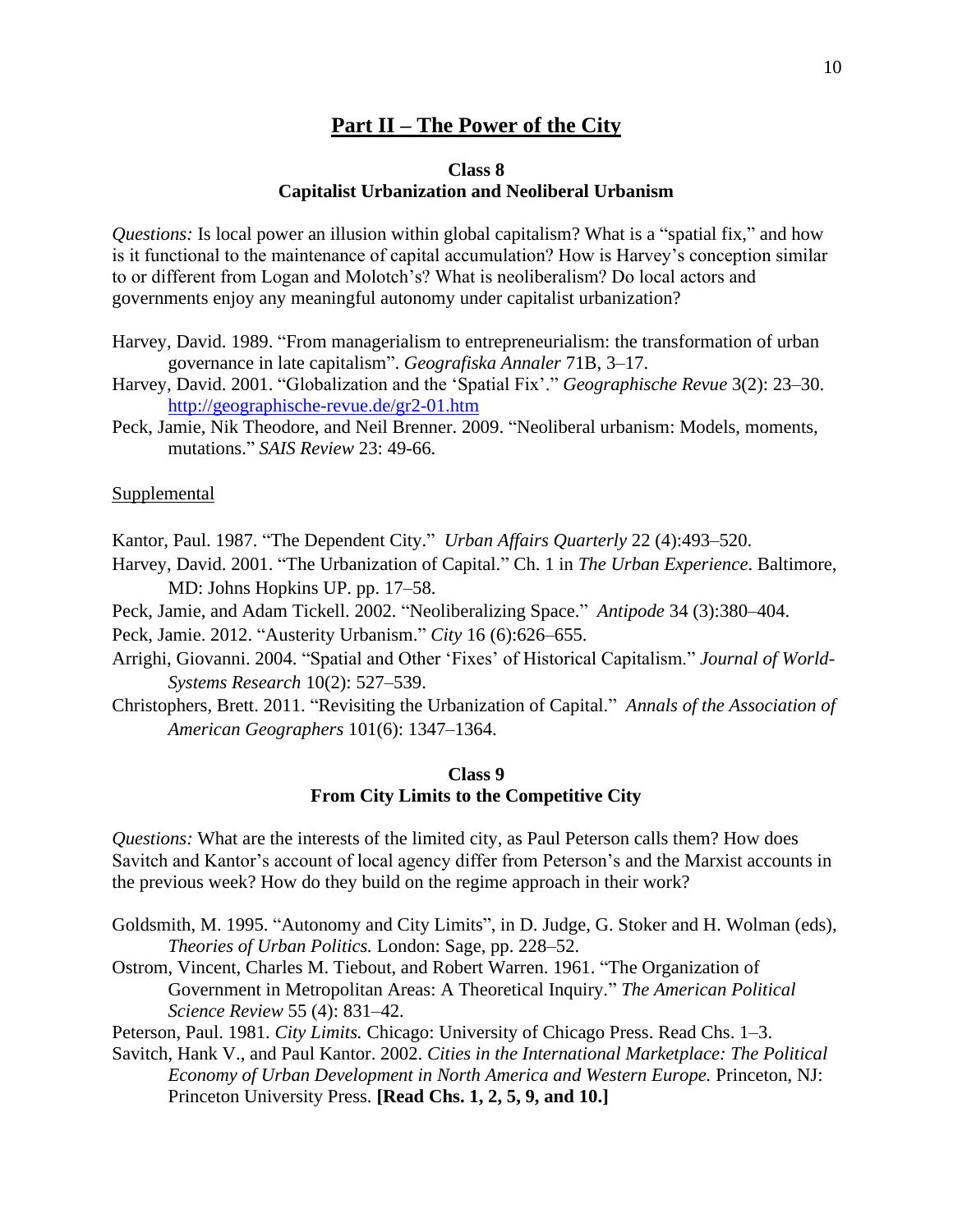#### **Supplemental**

- DiGaetano, Alan, and John S. Klemanski. 1999. *Power and City Governance: Comparative Perspectives on Urban Development*. Minneapolis, MN: University of Minnesota Press.
- Stoker, Gerry. 2011. "Was Local Governance Such a Good Idea? A Global Comparative Perspective." *Public Administration* 89(1): 15–31.
- Eckersley, Peter. 2017. "A New Framework for Understanding Subnational Policy-making and Local Choice." *Policy Studies* 38(1): 76–90.
- Sellers, Jefferey M. 2002. *Governing from Below: Urban Regions and the Global Economy*. Cambridge, UK: Cambridge University Press.

## **Class 10 Multilevel Urban Governance**

Questions: If urban governing power is distributed across multiple levels of government, what does this mean for its exercise? How do Horak's (2013) and Sellers' approaches differ from Savitch and Kantor's?

- Hooghe, Lisbet and Gary Marks. 2003. "Unraveling the Central State, but How? Types of Multilevel Urban Governance." *American Political Science Review* 96(2): pp. 233–243.
- Horak. Martin. 2012. "Conclusion: Understanding Multi-Level Governance in Canada's Cities." In Martin Horak and Robert Young, eds., *Sites of Governance: Multilevel Governance and Policy Making in Canada's Big Cities.* Montréal: McGill-Queen's University Press. 339– 370.
- Horak, Martin. 2013. "State Rescaling in Practice: Urban Governance Reform in Toronto." *Urban Research & Practice* 6 (3):311–28.
- Sellers, Jefferey M. 2005. "Re-Placing the Nation: An Agenda for Comparative Urban Politics." *Urban Affairs Review* 40 (4):419–45.

#### Supplemental

- Taylor, John H. 1986. "Urban Autonomy in Canada: Its Evolution and Decline." In *Power and Place: Canadian Urban Development in the North American Context*, edited by Gilbert A. Stelter and Alan F.J. Artibise, 269–91. Vancouver: University of British Columbia Press.
- Sellers, Jefferey M. 2002. "The Nation-State and Urban Governance: Toward Multilevel Analysis." *Urban Affairs Review* 37 (5):611–641.
- Taylor, Zack, and Neil Bradford. 2020. "Governing Canadian Cities." In *Canadian Cities in Transition: Perspectives for an Urban Age*, edited by P. Filion, M. Moos, T. Vinodrai and R. Walker, 33–50. Don Mills, ON: Oxford University Press.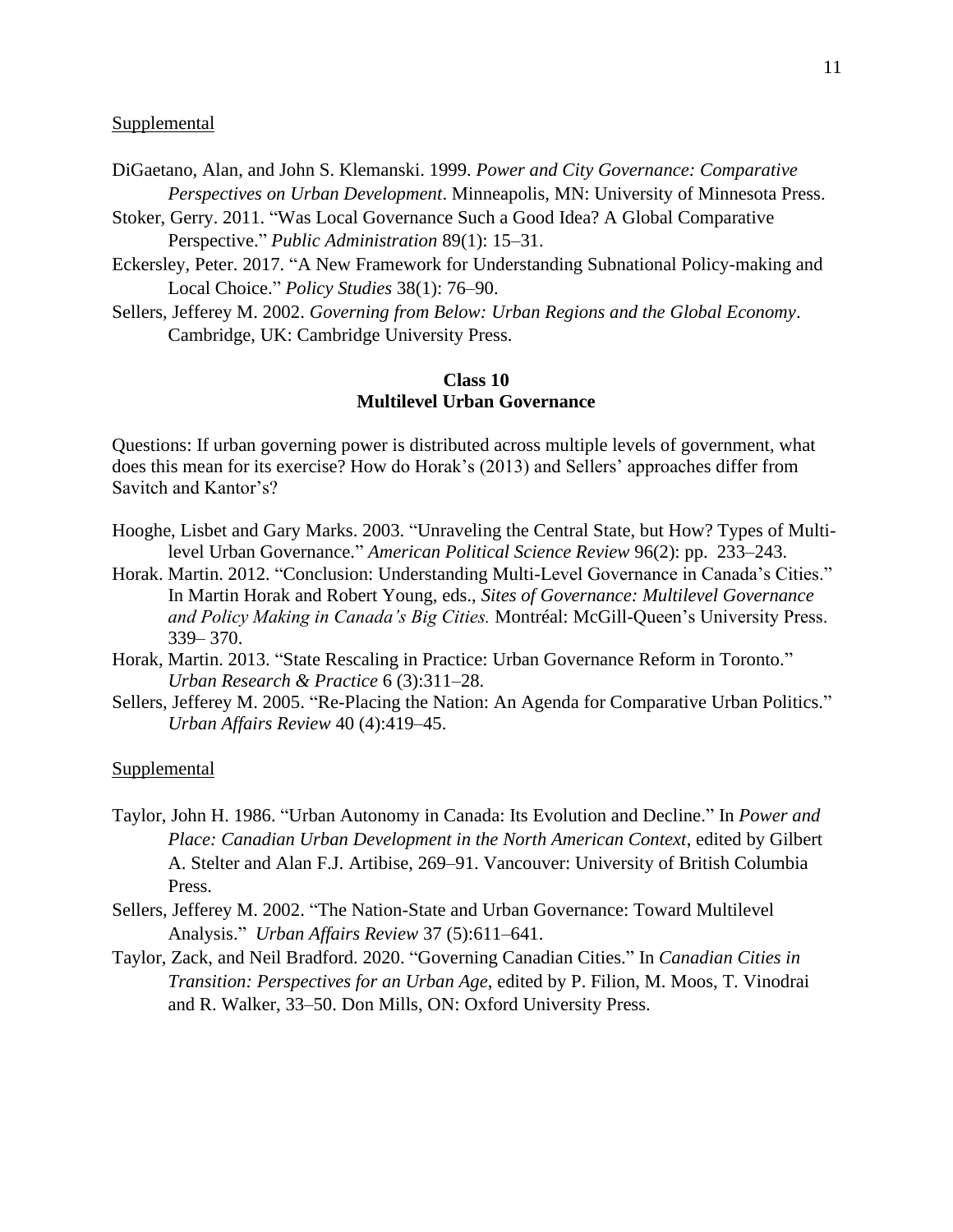#### **Class 11 Governing Metropolitan Areas**

*Questions:* How does fragmented (or "polycentric", or specialized) metropolitan governance affect the exercise of political power in the urban arena? Is the development of a fully unified or coordinated metropolitan governance a realistic goal? Why or why not? Should metropolitan governance be understood as a form of multi-level urban governance?

- Stephens, G. Ross, and Nelson Wikstrom. 2000. *Metropolitan Government and Governance: Theoretical Perspectives, Empirical Analysis, and the Future*. New York: Oxford University Press. **[ch. 2]**
- Norris, Donald F. 2001. "Prospects for Regional Governance under the New Regionalism: Economic Imperatives Versus Political Impediments." *Journal of Urban Affairs* 25  $(3):$ 557–71.
- Miller, David, and Jen Nelles. 2018. "Order out of Chaos: The Case for a New Conceptualization of the Cross-Boundary Instruments of American Regionalism." *Urban Affairs Review* 56 (1):325-59.
- Mullin, Megan. 2008. "The Conditional Effect of Specialized Governance on Public Policy." *American Journal of Political Science* 52(1): 125-141.

#### **Supplemental**

- Taylor, Zack. 2020. *Theme and Variations: Metropolitan Governance in Canada.* Toronto, ON: Institute on Municipal Finance and Governance, University of Toronto.
- Wolman, Harold. 2019. "Looking at Regional Governance Institutions in Other Countries as a Possible Model for U.S. Metropolitan Areas: An Examination of Multipurpose Regional Service Delivery Districts in British Columbia." *Urban Affairs Review* 55 (1):321–54.
- Sancton, Andrew. 2008 *The Limits of Boundaries: Why City-Regions Cannot be Self-Governing.* Montreal: MQUP.

#### **Class 12 Reflections on Methods for the Study of Urban Politics**

*Questions:* Are case studies the only way to study urban politics? What are the limits of comparative analysis of urban politics?

- Trounstine, Jessica. 2009. "All Politics is Local: The Reemergence of the Study of City Politics." *Perspectives on Politics* 7 (3):611–18.
- Pierre, Jon. 2005. "Comparative Urban Governance: Uncovering Complex Causalities." *Urban Affairs Review* 40 (4):446–62.
- Denters, Bas, and Karen Mossberger. 2006. "Building Blocks for a Methodology for Comparative Urban Political Research." *Urban Affairs Review* 41:550–571.